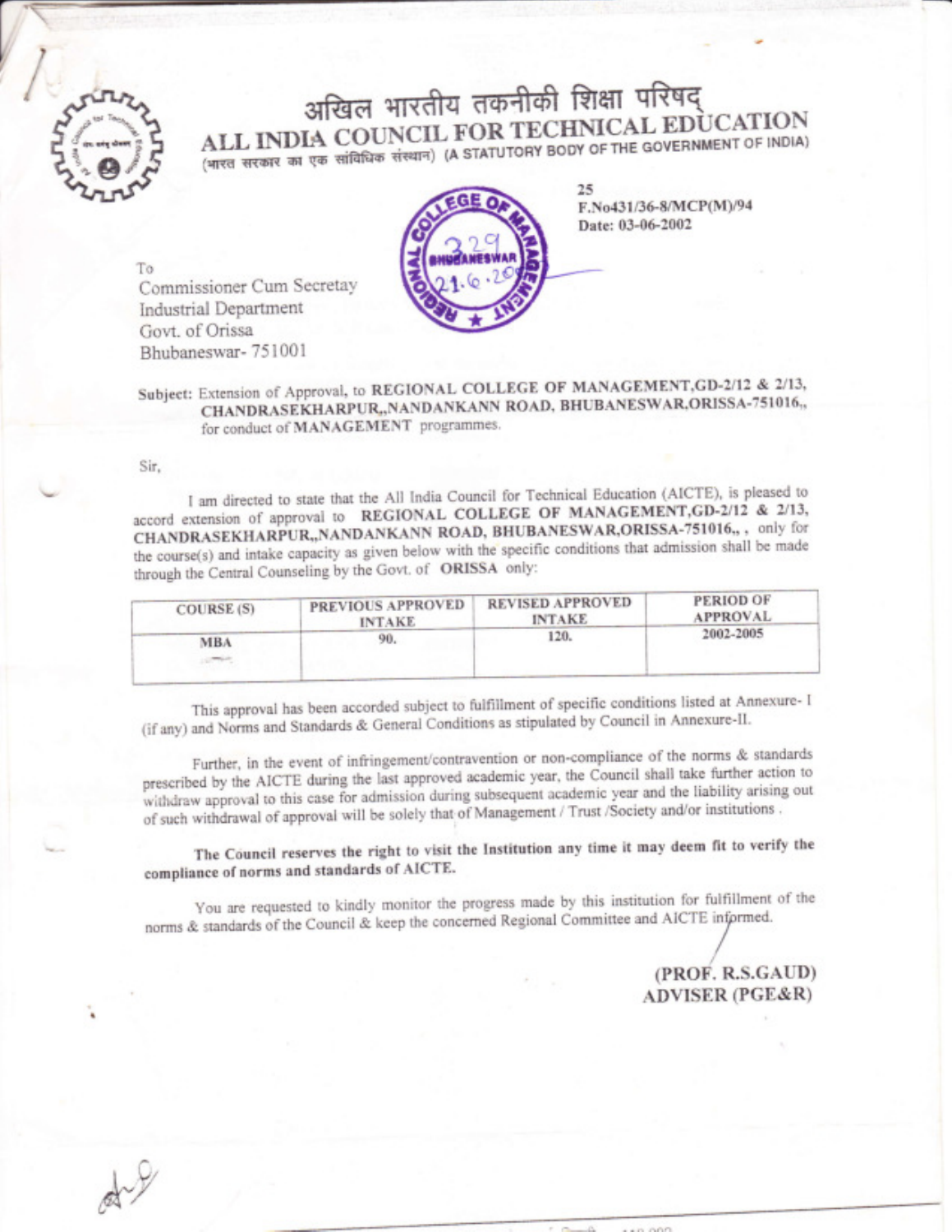25 F.No.: 431/36-8/MCP(M)/94

copy to:

2

3

1. The Regional officer, Eastern Regional Office, AICTE, Institute of Leather Technoiogy Campus, Salt Lake City, Sector-III, Kolkata- 700091.

He is requested to monitor compliance with the norms & standards and conditions stipulated by the Councii and keep the concerned Regional Committee and the AICTE informed of the same.

1

He is also requested to ensure the receipt of notorised undertaking as specified by the Councii from the institution / management concerned within the stipulate time frame.

Director of Technical Education & Industrial Training, Govt of Orissa, Cuttack-753001.

The Registrar,

He is requested to complete the process of affiliation for faciiitating admissions.

The Principal.<br>REGIONAL COLLEGE OF MANAGEMENT GD-2/12 & 2/13, CHANDRASEKHARPUR,, NANDANKANN ROAD, BHUBANESWAR, 0RISSA-751016,

5. Guard File. Blocked

(PROF. R.S.GAUD) ADWSER (PGE&R)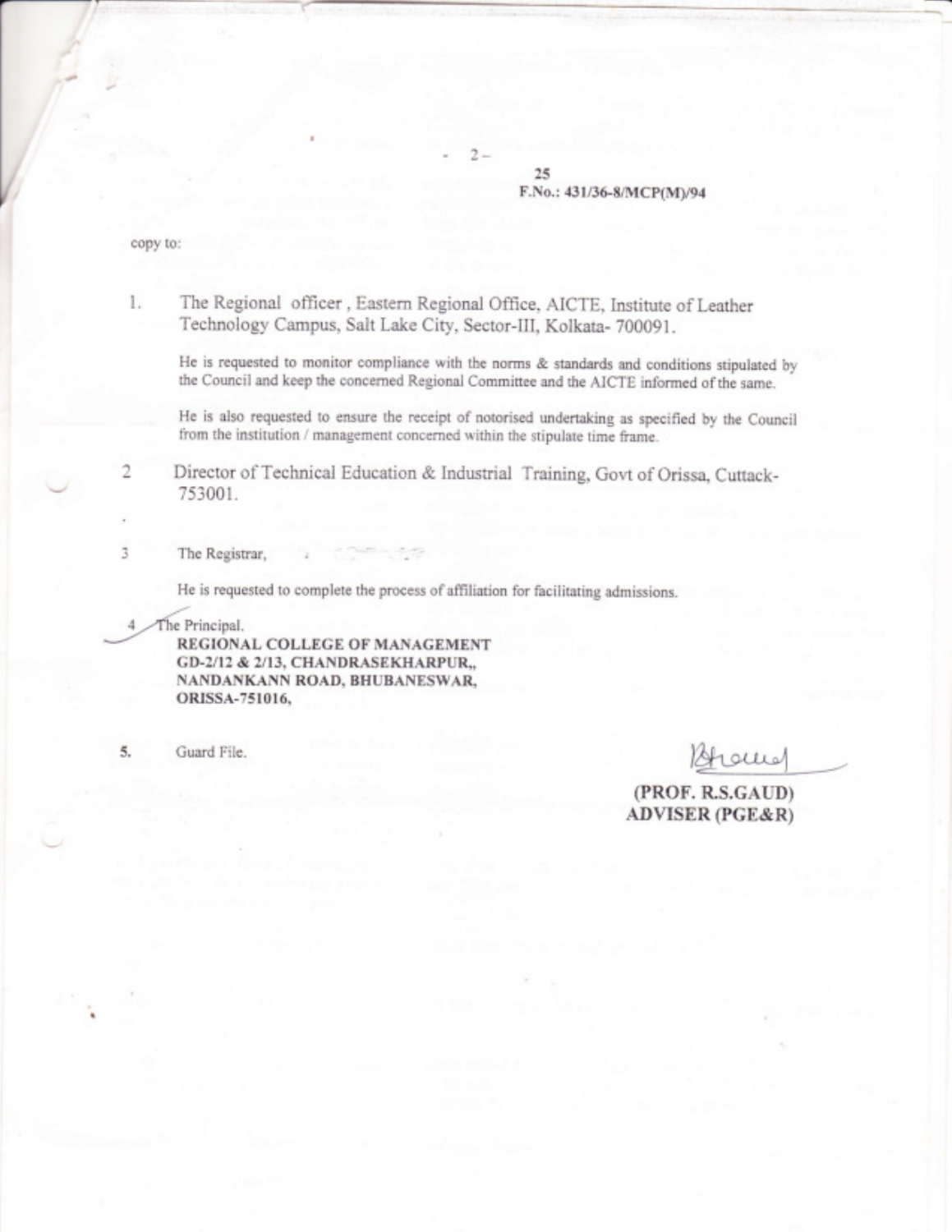(Notarized Undertaking to be submitted duly signed on a non-judicial stamp paper)

violate in this context including based op orders of the State Govt. or the affiliating University. :

mexure-

- The admissions shall be made only after required teachers are recruited and adequate  $1.$ infrastructure and all other facilities are created as per norms and guidelines of the AICTE/Govt. of India/ State Govt. and obtaining the affiliation from the concerned University in case of degree programs. The Institute shall fulfill all specific conditions(if any) as laid down in this letter and revised by the AICTE from time to time. We are aware that following all the norms of AICTE as amended from time to time will be our responsibility.
- The admission to the approved program shall be made only once in a year for approved intake 2. capacity only and no increase in intake over and above the intake mentioned in this letter shall be made.
- The approved course shall commence as per the academic calender of the affiliating university or in the month 3. of July - August of each academic year.
- The curriculum of the course, the procedure for evaluation/ assessment of students shall be in  $4^{+}_{-}$ accordance with the norms prescribed by the AICTE/ affiliating agency.
- The faculty strength and quality shall be maintained by the institute as per qualifications and pay scales  $5$ prescribed by AICTE from time to time. The selection of faculty shall be made by a selection committee having representation from the State Govt./University and AICTE.
- The tuition fee and other charges shall be charged as prescribed by the competent authority (i.e. State Level 6. Committee constituted by AICTE as stipulated in GSR 476(E)). The institutions will furnish a declaration giving the actual fees collected from the students. We are aware that collecting the fees over and above that fixed by Competent Authority will be a violation leading to withdrawal of approval by AICTE.
- All academic and physical infrastructural facilities shall be continued to be provided/ updated by the institute 7. with the state of art, latest equipments.
- No new course(s) shall be started in the same premises and no increase shall be made in the 8. intake of other existing courses without prior concurrence of the AICTE.
- The Governing body and Advisory body of the institute shall be constituted as per Guidelines 9. prescribed by the AICTE from time to time.
- The location and name of institution shall not be changed after the date of issue of first approval letter. The  $10^{-}$ name and title of the institution shall not violate "The Emblems and Names (Prevention of improper use) act 12 (1950) of Government of India.
- No change in the composition of society / trust shall be permitted without AICTE's prior 11. concurrence.
- The institution shall furnish requisite documents and reports as desired by AICTE and its original from time to 12. cime.
- The administrative, academic and financial records including accounts shall be maintained for 13. this institution separately. The accounts shall be audited annually by a Chartered Accountant and all the records and reports shall be open for inspection by the AICTE or anybody authorized by it.